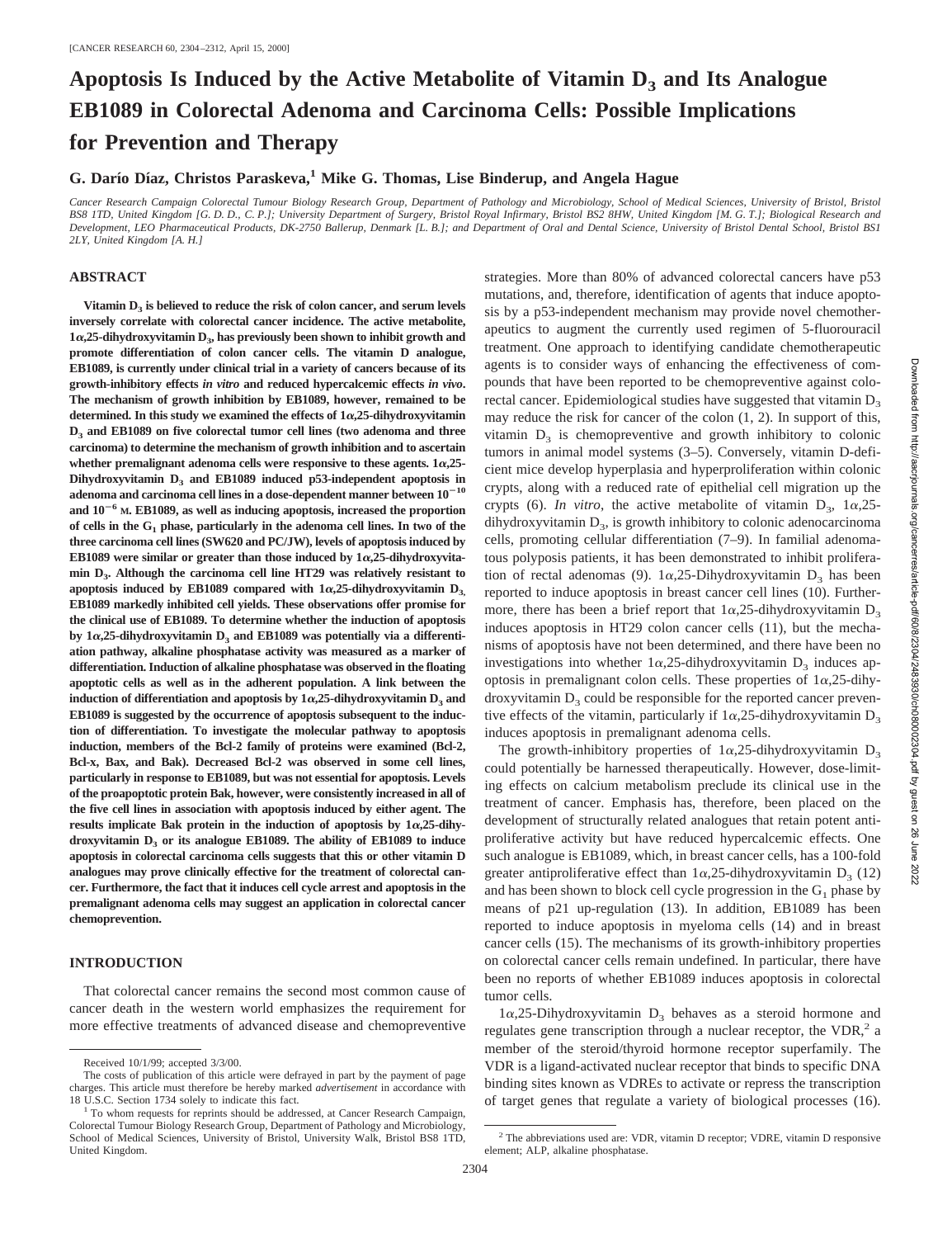These VDREs may be direct repeats of hexameric core-binding motifs separated by three nucleotides (DR3) or inverted palindromic repeats separated by 9 nucleotides (IP9; Ref. 17). EB1089 has been shown to preferentially target IP9-type VDREs (12). The VDR is thought to act preferentially in a heterodimeric complex with the retinoid X receptor (RXR) but may also act as a homodimer (17) or in association with the RAR all-*trans* retinoic acid receptor (16) or the thyroid hormone receptor (T3R; Ref. 18). The VDR is expressed in colonic epithelial cells (19, 20), which suggests that the colon is an important target organ for vitamin  $D_3$  action. The VDR is also expressed in colorectal cancer tissues irrespective of Dukes' stage or degree of differentiation (21). Effects of  $1\alpha$ , 25-dihydroxyvitamin  $D_3$  mediated by the VDR are referred to as the genomic actions of vitamin  $D_3$ . Additional effects, such as rapid increases in intracellular calcium and induction of phospholipase A2 and protein kinase C activities, known as the nongenomic effects of vitamin  $D_3$ , are proposed to be mediated by the action of  $1\alpha$ ,25-dihydroxyvitamin D<sub>3</sub> on a putative plasma membrane receptor (22).

The aim of this study was to determine the mechanisms of growth inhibition by the active metabolite of vitamin D  $(1\alpha, 25$ -dihydroxyvitamin  $D_3$ ) and its analogue EB1089 on colorectal adenoma as well as carcinoma cells, initially to determine whether this involves cell cycle arrest, differentiation, and/or apoptosis. Two premalignant adenoma cell lines and three adenocarcinoma cell lines were used to determine whether adenoma cells were responsive and to compare their response with that of carcinoma cells, because chemopreventive agents may act at different stages of the adenoma to carcinoma sequence. For example, salicylate (the active metabolite of aspirin) is protective against colorectal cancer and induces more extensive apoptosis in carcinoma cells than in adenoma cells (23). In this paper, we demonstrate that  $1\alpha$ ,25-dihydroxyvitamin D<sub>3</sub> and EB1089 induce p53-independent apoptosis subsequent to the induction of the differentiation marker, ALP, in all of the five colorectal tumor cell lines. These observations may, in part, explain the epidemiological link between vitamin D and a reduced risk for colorectal cancer and offer promise for the use of vitamin D analogues such as EB1089 for the treatment or prevention of colorectal cancer. Furthermore, we show that elevated Bak levels may provide a molecular basis for the induction of apoptosis by  $1\alpha$ ,25-dihydroxyvitamin D<sub>3</sub> or EB1089.

## **MATERIALS AND METHODS**

#### **Cell Lines and Culture**

The adenoma cell lines used were AA/C1 and RG/C2. These cells were capable of growth after trypsinization to single cells and are derivatives of the PC/AA (24) and S/RG cell lines (25). The carcinoma cell lines used were HT29 (26); SW620, derived from a lymph node metastasis (27); and PC/JW, derived from a patient with familial adenomatous polyposis (25). The p53 status of each of these cell lines is known and is as follows: (*a*) AA/C1: wild-type p53 (28); (*b*) RG/C2: 282 (Arg-Tryp) (29); (*c*) PC/JW: p53 null (29); and (*d*) HT29 and SW620: 273 (Arg-His) (30). All of the cell lines were grown in DMEM (Life Technologies, Inc.) containing 20% fetal bovine serum (Life Technologies, Inc., batch-selected), glutamine (2 mM), insulin (0.2 units/ml), hydrocortisone sodium succinate (1  $\mu$ g/ml), penicillin (100 units/ml), and streptomycin (100  $\mu$ g/ml). Cells were grown in T25 flasks and were routinely passaged using 0.1% trypsin (Difco)/0.1%EDTA (AnalaR, BDH).

# Treatment with  $1\alpha$ , 25-Dihydroxyvitamin  $D_3$  or EB1089

 $1\alpha$ ,25-Dihydroxyvitamin D<sub>3</sub> and EB1089 were synthesized in the Department of Chemical Research (Leo Pharmaceuticals, Ballerup, Denmark). The compounds were dissolved in propan-2-ol at 4 mM. Dilution was performed in ethanol to give stock solutions of  $2 \times 10^{-4}$  M and aliquots of the stock solution were stored at  $-20^{\circ}$ C. All of the solutions containing  $1\alpha$ ,25-dihydroxyvitamin D<sub>3</sub> and EB1089 were protected from the light. Cells were seeded at  $1 \times 10^6$  cells per T25 flask for HT29, SW620, PC/JW and RG/C2, and at  $2 \times 10^6$  cells per T25 flask for the AA/C1 cell line. These seeding densities yielded a similar number of cells at the day of treatment 3 days later. At the time of treatment, the cells were in the exponential growth phase. Cultures were treated with either  $1\alpha,25$ -dihydroxyvitamin  $D_3$  or EB1089 at concentrations ranging from  $10^{-10}$  M to  $10^{-6}$  M in triplicate for harvests at each of three time points. Solventcontaining culture medium was used to treat the control flasks and to perform the serial dilutions, such that the same volume of solvent was present in all of the treatment conditions (0.5%). Preliminary experiments demonstrated that medium changing every day with fresh  $1\alpha,25$ -dihydroxyvitamin  $D_3$  resulted in a greater reduction in the adherent-cell yield. Therefore, for all of the experiments described in this paper, the medium was changed every day once treatment commenced. At each medium change, the cells floating in the medium were collected and counted using a counting chamber. Adherent-cell counts were obtained after 2, 4, and 7 days of treatment.

#### **Identification of Apoptosis**

Acridine orange/ethidium bromide dual staining was used to identify apoptotic cells by staining the condensed chromatin. Unfixed cells were stained with 5  $\mu$ g/ml acridine orange together with 5  $\mu$ g/ml ethidium bromide in PBS for 10 min and were then viewed by fluorescence microscopy. Acridine orange stains early-stage apoptotic cells. Only late-stage apoptotic cells that have lost membrane permeability stain with ethidium bromide. Ethidium bromide is also useful in that it identifies cells that are necrotic, because they have lost membrane permeability but do not contain condensed chromatin. At least 300 cells were scored for each sample for three independent experiments.

To further demonstrate that the floating cells were apoptotic,  $10<sup>6</sup>$  cells were used to prepare samples for DNA laddering by the method of Smith *et al.* (31). As a positive control, mouse thymocytes, treated with  $10^{-7}$  M dexamethasone for 16 h, were used. Cells were lysed and digested for 1 h at  $50^{\circ}$ C in 20  $\mu$ l of a solution containing 5 mM EDTA, 25 mM Tris-HCl (pH 8.0), 5 mg/ml lauryl sarcosine, and 0.5 mg/ml proteinase K. RNase A (10  $\mu$ l) from a stock solution of 0.5 mg/ml was added to the samples, which were incubated for an additional hour at 50 $^{\circ}$ C. The samples were heated to 70 $^{\circ}$ C, and 10  $\mu$ l of melted loading buffer, containing 10 M EDTA, 1% (w/v) low-melting-point agarose, 40% (w/v) sucrose, and 0.25% bromphenol blue, were added to each sample. The samples were immediately dry-loaded into a gel of 2% agarose type II (Sigma) and 0.7% Infinity Agarose Enhancer (Oncor). To make up the gel, the agarose and enhancer were slurried in 7 ml of ethanol and then made up to 70 ml with Tris acetate buffer [40 mM Tris, 5 mM sodium acetate, and 1 mM EDTA (pH 8.1)] and supplemented with 0.5  $\mu$ g/ml ethidium bromide. The gel was run at 40 V for 5 h in Tris-acetate buffer.

#### **Cell Cycle Analysis**

One million trypsinized adherent cells were washed in PBS, fixed in 70% ethanol, and stored at  $-20^{\circ}$ C for 1 week. In preparation for cell cycle analysis, the cells were pelleted, resuspended in 1 ml PBS containing 0.2 mg/ml propidium iodide (Sigma) and  $0.15 \mu g/ml$  RNase (Sigma), and incubated at 37°C for 30 min in the dark. Cells were then left overnight at 4°C in the dark before analysis on a fluorescent-activated cell sorter (Becton Dickinson). Cells were excited with a single 488-nm argon laser, and the fluorescence was detected through a 585  $\pm$  22-nm filter. Linear red-orange fluorescence (FL3) data were collected in list format to 10,000 total events, and the distribution of cells within the cell cycle was estimated using a CellFIT software program, based on a rectangular S-phase model.

## **SDS-PAGE Western Blotting**

**Sample Preparation for SDS-PAGE Western Blotting Detection of** Bcl-2 Family of Proteins. Trypsinized adherent cells (10<sup>6</sup>) were resuspended in 50  $\mu$ l of gel sample buffer [0.125 M Tris-HCl (AnalaR, BDH; pH6.8), 20% (v/v) glycerol, 2% (w/v) SDS, 10% (v/v)  $\beta$ -mercaptoethanol, and 0.25% (w/v) bromphenol blue], and the tubes were placed in a boiling-water bath for 5 min. Samples were stored at  $-20^{\circ}$ C before electrophoresis.

**SDS-PAGE.** Resolving gel was made up at 12.5% Protogel [30% (w/v) acrylamide, 0.8% (w/v) bisacrylamide; Bio-Rad] and stacking gel at 4.5%.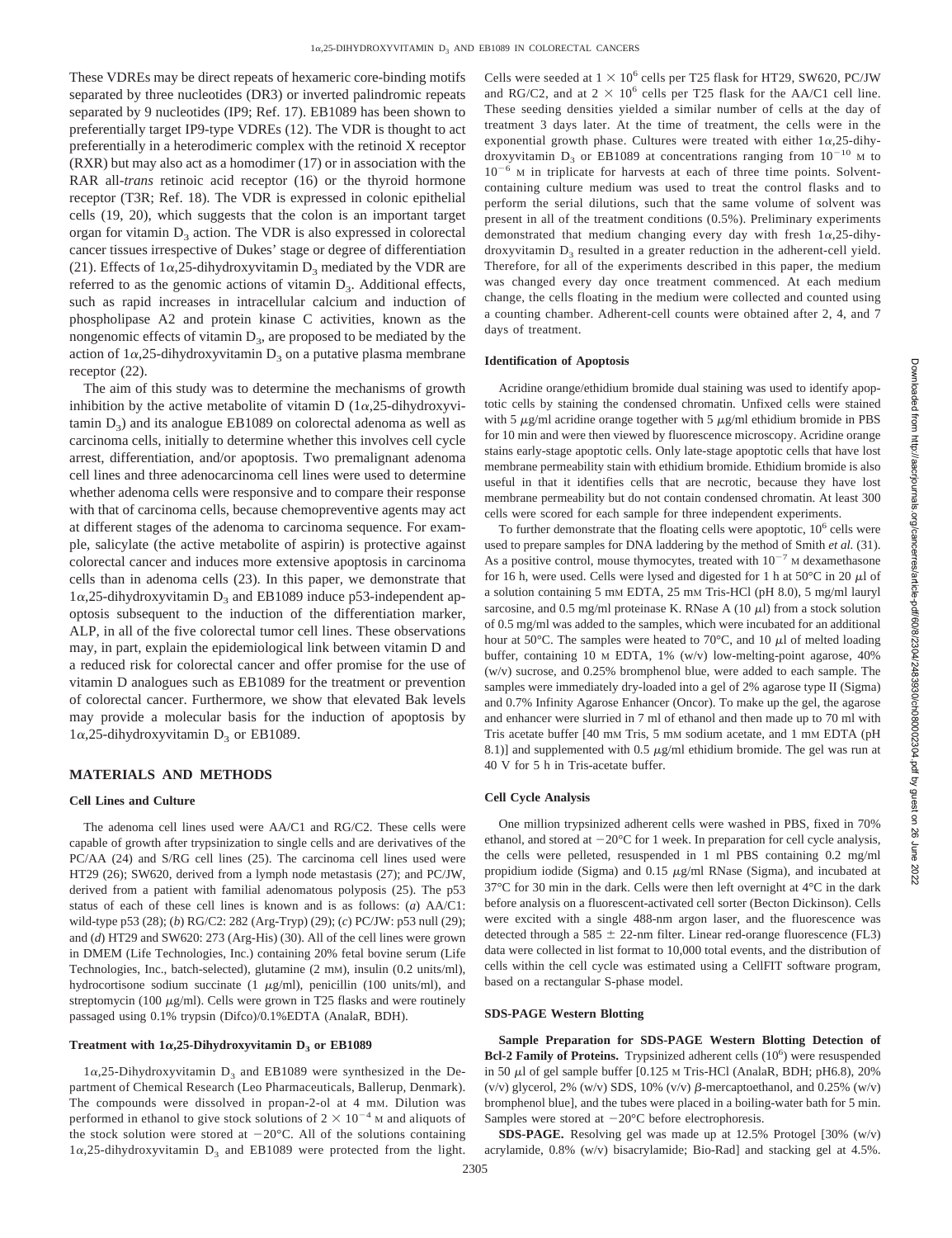Gels were run in a buffer solution of 192 mm glycine (AnalaR, BDH), 25 mm Tris (AnalaR, BDH), and 1% SDS and were then electroblotted onto Immoblion polyvinylidine difluoride (PVDF) membrane in a transfer buffer of 192 mM glycine (AnalaR, BDH), 10 mM Tris (AnalaR, BDH), and 20% (v/v) methanol (AnalaR, BDH).

**Immunoblotting for the Bcl-2 Family of Proteins.** Antibodies used were as follows: (*a*) Bcl-2 mouse monoclonal clone 124 (kindly provided as culture supernatant by David Mason, University of Oxford, United Kingdom), used at a dilution of 1:100; (*b*) Bax N20 rabbit polyclonal (Santa Cruz), used at a dilution of 1:500; (*c*) Bak G23 rabbit polyclonal (Santa Cruz) used at a dilution of 1:500;(*d*) Bak monoclonal clone G317–2 (PharMingen) used at a dilution of 1:1000; and (*e*) Bcl-x L19 rabbit polyclonal (Santa Cruz) used at a dilution of 1:500. A mouse monoclonal  $\alpha$ -tubulin antibody (Sigma) was used to assess equal loading of the gels at 1:1000. Membranes were blocked in milk block buffer [10 mM Tris/HCl (pH 7.4), 150 mM NaCl, 4% nonfat dried milk] for 1 h or overnight at 4°C. Incubations in primary antibody were conducted for 4 h at room temperature or overnight at 4°C. Membranes were rinsed in distilled water, washed twice for 10 min in milk-block buffer and then twice for 10 min in Tween buffer [10 mm Tris (pH 7.4), 150 mm NaCl, 0.2% Tween 20 (w/v); Sigma], followed by an additional 10 min in milk-block buffer. Secondary antibodies were antimouse or antirabbit horseradish peroxidase-conjugated antibodies (Sigma). Membranes were incubated in the appropriate secondary antibody at 1:1000 for 45 min at room temperature. The membranes were then washed for 20 min in milk-block buffer and for 10 min in Tween buffer. After rinsing in distilled water, peroxidase activity was detected using an Enhanced ChemiLuminescence (ECL) detection kit (Amersham) following the manufacturers' protocol.

#### **Measurement of Differentiation: The ALP Assay**

This assay was used to determine the effects of  $1\alpha$ , 25-dihydroxyvitamin D<sub>3</sub> or EB1089 on colonic cell differentiation. ALP activity has previously been used as a measure of colonic cell differentiation in response to butyrate and was used to demonstrate that butyrate induces apoptosis by a differentiationdependent pathway in colonic tumor cells (32, 33). Triplicate flasks were set up to harvest for the assay in parallel with the flasks for the cell counts, and the cultures were treated as described above. Medium was removed from the flasks, which were each washed with 2.5 ml of 0.15 M NaCl and then incubated for 5 min at 37°C in 0.25% sodium deoxycholate (Sigma). Cells were removed from the flasks using a cell scraper, and the lysate was centrifuged at 4000 rpm for 5 min. For measurement of ALP activity, an ALP reagent kit (Sigma) was used following the method of Bowers and McComb (34). Reaction mixture (1 ml) consisting of 7 mM p-nitrophenyl phosphate, 0.1 M sodium bicarbonate, and 5 mM  $MgCl<sub>2</sub>$  was added to spectrophotometer cuvettes containing 20  $\mu$ l of sample lysate. The absorbance was measured at 410 nm using a UV-Unicam spectrophotometer for 1 min at 30°C. Protein content for each sample was measured by the Bradford colorimetric method (35) with reference to BSA standards (Bio-Rad). The absorbance was measured at 595 nm using an UltroSpec III spectrophotometer (Pharmacia). The calculation of protein content per sample allowed the ALP activity to be expressed as units per  $\mu$ g of protein.



cells were examined separately. A, fluorescence microscopy of acridine orange/ethidium bromide dual-stained floating cells demonstrating apoptotic morphology with condensed chromatin. As an example, floating RG/C2 adenoma cells from cultures treated with  $10^{-6}$  M 1 $\alpha$ , 25-dihydroxyvitamin D<sub>3</sub> are shown. *B*, floating cells of both control and  $1\alpha$ ,25-dihydroxyvitamin D<sub>3</sub>-treated cultures produced DNA ladders on electrophoresis. To obtain sufficient floating cells for DNA analysis, 0.33  $\times$  10<sup>6</sup> floating cells from harvests on days 5, 6, and 7 were pooled. *Lane 1*, mouse thymocytes treated for 16 h with  $10^{-7}$  M dexamethasone to induce synchronous apoptosis; *Lane 2*, PC/JW floating cells from control cultures; *Lane 3*, PC/JW cells from cultures treated with  $10^{-10}$  M 1a,25-dihydroxyvitamin D<sub>3</sub>; *Lane 4*, PC/JW floating cells from cultures treated with  $10^{-8}$  M 1a,25-dihydroxyvitamin D<sub>3</sub>; *Lane 5*, PC/JW floating cells from cultures treated with  $10^{-7}$  M 1a,25-dihydroxyvitamin D<sub>3</sub>; *Lane 6*, PC/JW floating cells from cultures treated with  $10^{-6}$  M 1a,25-dihydroxyvitamin D3. Adherent cells from control flasks reproducibly do not produce a DNA ladder, the DNA remaining as a single band at the top of the gel (data not shown). *C*, demonstration of a sub-G<sub>1</sub> peak of apoptotic cells by flow cytometric analysis of the adherent-cell population in the carcinoma cell line, PC/JW. In PC/JW, the adherent-cell population included cells with sub-G<sub>1</sub> DNA content, and the proportion of cells in this sub-G<sub>1</sub> peak increased with the increasing concentration of 1 $\alpha$ , 25-dihydroxyvitamin D<sub>3</sub>. The results from day 7 of treatment (when the percentage of adhe cells by the examination of the ethanol-permeabilized, propidium iodide-stained cells for apoptotic morphology. The proportion of morphologically apoptotic cells reflected the proportion in the sub-G<sub>1</sub> peak (1.5% in the controls and 8.5% in the cultures treated with  $1\alpha,25$ -dihydroxyvitamin D<sub>3</sub>).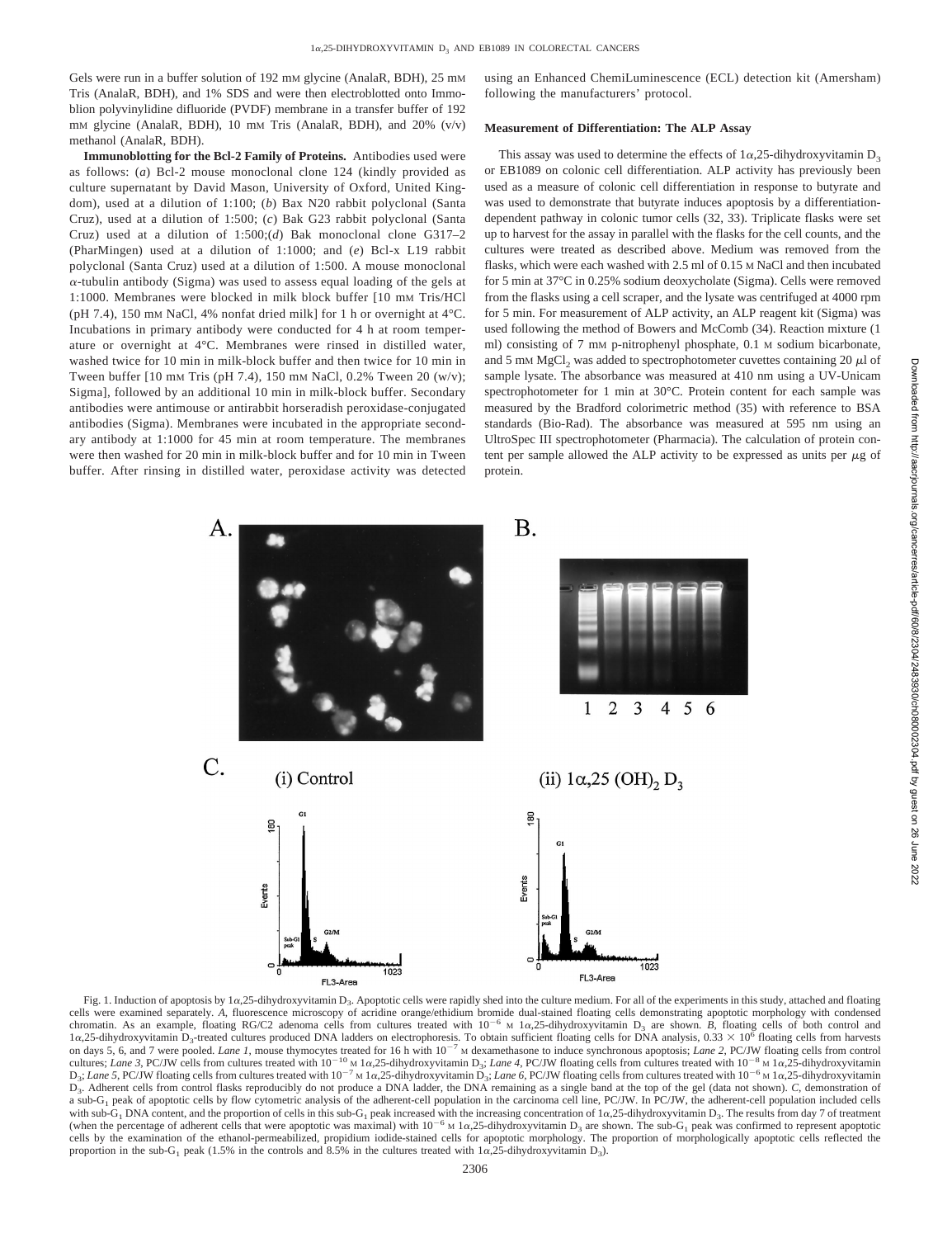# **RESULTS**

**Establishment of Methods to Determine Whether Apoptosis Is Induced by 1** $\alpha$ **,25-Dihydroxyvitamin**  $D_3$  **and Its Analogue EB1089 in Colorectal Adenoma and Carcinoma Cell Lines.** In the five cell lines, both  $1\alpha$ , 25-dihydroxyvitamin  $D_3$  and EB1089 induced growth inhibition and cell shedding into the medium. We have previously demonstrated that the majority of colon cells that are shed into the medium, either spontaneously or by treatment with agents such as butyrate or radiation (36, 37), are apoptotic. Because of rapid detachment of cells entering apoptosis, very few apoptotic cells were seen in the adherent population. The proportion of cells floating in the medium can, therefore, be used as a measure of the extent of apoptosis in the cultures if the floating cells are confirmed to be morphologically apoptotic. Furthermore, the floating cells produce a DNA ladder indicative of apoptotic oligonucleosomal DNA cleavage. Adherent cells, by contrast, rarely demonstrate this DNA cleavage pattern, because oligonucleosomal fragmentation of DNA is a late event in apoptosis. To determine whether the cells that were shed in response to  $1\alpha$ , 25-dihydroxyvitamin  $D_3$  or EB1089 represented apoptosis induced by the treatment, the adherent and floating cells were separately examined for apoptotic morphology using acridine orange/ethidium bromide dual staining. At each time point (2, 4, and 7 days of treatment) and for each agent, the floating cells collected from the treated cultures had a greater proportion of cells with the condensed chromatin pattern definitive of apoptosis (38) than the control cultures (Fig. 1*A*). In each case, there was a dose-dependent increase in the apoptotic index of the floating cells. This was true even for the top concentration of  $10^{-6}$  M, which indicated that the pronounced increases in the proportion of cells that were floating in the medium of cultures receiving the top concentration were attributable to the induction of apoptosis and not attributable to necrosis. To further confirm this observation, DNA gel electrophoresis was used to demonstrate DNA laddering indicative of internucleosomal fragmentation in the floating cells (Fig. 1*B*). In the PC/JW carcinoma cell line, this was accompanied by an increase in the apoptotic index of the adherent population that was observed (*a*) by fluorescent microscopy (data not shown); and (*b*) as a similar proportion of adherent cells having a  $sub-G<sub>1</sub>$  content on flow cytometric analysis (Fig. 1*C*). For example at the 7-day time point, the percentage of adherent cells that were apoptotic was 8.5% in the cultures treated with  $10^{-6}$  M  $1\alpha$ , 25dihydroxyvitamin  $D_3$  compared with 1.5% in the control cultures. For the other four cell lines, apoptosis in the form of chromatin condensation, DNA laddering, or reduced DNA content was only seen in the floating cell populations. For each cell line treated with each agent, the floating cells were confirmed to be apoptotic by acridine orange/ ethidium bromide dual staining and by DNA laddering. Once we were satisfied that the cells that were shed into the medium of the treated cultures represented apoptosis, we used the proportion of cells floating in the medium as a measure of the extent of apoptosis taking place in the cultures, as we had done for previous studies of the differentiation agent, sodium butyrate (36).

 $1\alpha$ , 25-Dihydroxyvitamin D<sub>3</sub> Treatment Reduces the Attached **Cell Yield and Induces Apoptosis.** Cells shed into the medium were counted every day to give an indication of the timing, and the total extent of apoptosis and adherent-cell yields were obtained at days 2, 4, and 7 of treatment. Daily treatment with fresh  $1\alpha$ , 25-dihydroxyvitamin  $D_3$  was required for the optimal induction of apoptosis. The data shown in Fig. 2 are the results obtained after 7 days of treatment, and give an overall effect of  $1\alpha,25$ -dihydroxyvitamin  $D_3$  treatment on adherent-cell yield and the extent of apoptotic cell shedding. The proportion of cells shed into the medium was the cumulative number of floating cells collected each day as a proportion of the total numbers of cells at the time of adherent-cell harvest (attached cell yield plus the total number of floating cells generated during the treatment time). To enable the effects of  $1\alpha$ , 25-dihydroxyvitamin D<sub>3</sub> on the five different cell lines to be easily compared, the adherent-cell yield is presented as a percentage of the control yields, and the proportion of cells shed into the medium is expressed as a fold control value. Individual (daily) floating cell numbers and the adherent-cell yields for days 2 and 4 are not shown.  $1\alpha$ , 25-Dihydroxyvitamin D<sub>3</sub> was growth inhibitory and induced apoptosis in all of the five cell lines (Fig. 2). The carcinoma cell lines HT29 and SW620 were highly sensitive to  $1\alpha$ , 25-dihydroxyvitamin D<sub>3</sub>-induced apoptosis at  $10^{-6}$  M. Although apoptosis was obtained after only 2 days of treatment in all of the five cell lines, there was initially differential sensitivity to apoptosis with a greater extent of apoptosis in the adenoma cell lines, and, therefore, a longer treatment time (7 days) was required to demonstrate the extent to which  $1\alpha$ , 25-dihydroxyvitamin  $D_3$  was able to induce apoptosis in the carcinoma cell lines. By day 7 of treatment with fresh vitamin applied each day,  $1\alpha$ , 25-dihydroxyvitamin D<sub>3</sub> induced apoptosis in each of the five cell lines.

**EB1089 Treatment Reduces the Attached Cell Yield and Induces Apoptosis.** EB1089 treatment was carried out in the same way as in the experiments for  $1\alpha$ , 25-dihydroxyvitamin D<sub>3</sub>. EB1089 reduced the adherent-cell yield (Fig. 3*A*) and induced apoptosis in each cell line in a dose-dependent manner, although HT29 was relatively resistant to EB1089-induced apoptosis (Fig. 3*B*). Interestingly, as was observed with  $1\alpha$ , 25-dihydroxyvitamin  $D_3$  at day 4, the adenoma cell lines were more sensitive than the carcinoma cell lines to apoptosis induced by EB1089 early in the time course (data not shown). The carcinoma lines varied in their apoptotic responses to EB1089. By day



Fig. 2. The effect of 7 days' treatment with  $1\alpha$ , 25-dihydroxyvitamin  $D_3$  on adherentcell yield and cell shedding. A, adherent-cell yields of  $1\alpha$ , 25-dihydroxyvitamin D<sub>3</sub>-treated cultures relative to the control cultures after 7 days of treatment. To compare the extent of growth inhibition in the five cell lines, the adherent-cell yields are expressed as a percentage of the control. The data shown are means  $\pm$  SD of at least three experiments. *B*, proportion of cells floating in the medium used as a measure of the extent of apoptosis induced by  $1\alpha$ ,25-dihydroxyvitamin  $D_3$  in the cultures over a 7-day treatment period. To compare the extent of apoptosis in the five cell lines, the proportion of cells floating in the control cultures was normalized to 1. The graphs, therefore, depict fold control values. For each cell line and concentration, the floating cells were confirmed to be apoptotic by fluorescence microscopy and DNA laddering as described in "Materials and Methods". The data shown are means  $\pm$  SD of at least three experiments.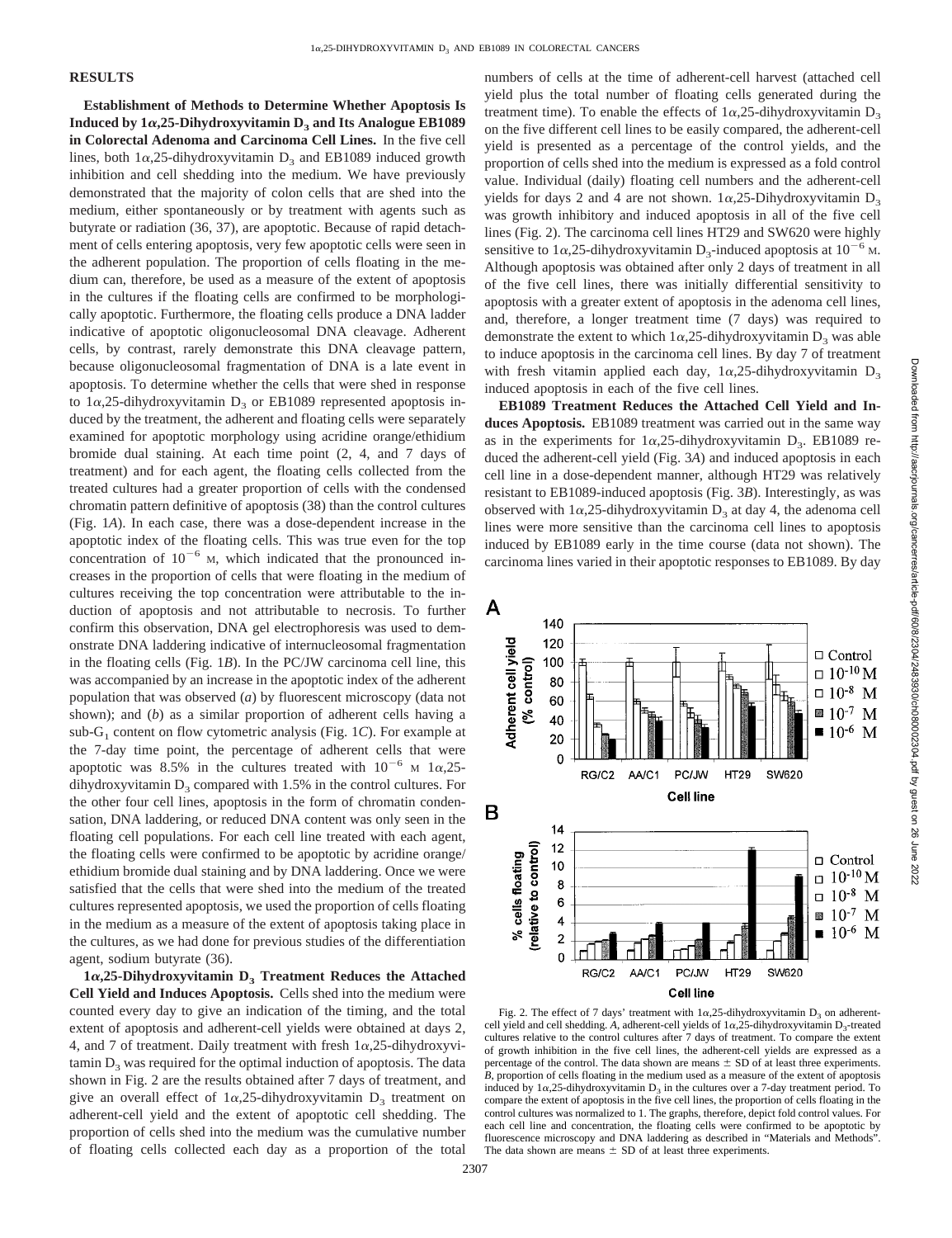

Fig. 3. The effect of 7 days' treatment with EB1089 on adherent-cell yield and cell shedding. *A*, adherent-cell yields of EB1089-treated cultures relative to the control cultures after 7 days of treatment. To compare the extent of growth inhibition in the five cell lines, the adherent-cell yields are expressed as a percentage of the control. The data shown are means  $\pm$  SD of at least three experiments. *B*, proportion of cells floating in the medium used as a measure of the extent of apoptosis induced by EB1089 in the cultures over a 7 day treatment period. To compare the extent of apoptosis induced by EB1089 in the five cell lines, the proportion of cells floating in the control cultures was normalized to 1. The graphs, therefore, depict fold control values. For each cell line and concentration of EB1089, the floating cells were confirmed to be apoptotic by fluorescence microscopy and DNA laddering as described in "Materials and Methods". The data shown are means  $\pm$  SD of at least three experiments.

7 of treatment, HT29 and SW620 had comparable levels of growth inhibition (Fig. 3*A*); however, SW620 demonstrated a marked increase in apoptosis  $(>=8$ -fold higher for the highest concentration than for the control), whereas HT29 demonstrated relatively low levels of apoptosis (<2-fold the control for the highest concentration; Fig. 3*B*). Thus, growth inhibition did not always correlate with apoptosis.

**EB1089** Induces a Greater G<sub>1</sub> Arrest Than  $1\alpha$ , 25-Dihydroxyvi**tamin D<sub>3</sub>.** To determine whether growth inhibition was attributable to an arrest in a particular phase of the cell cycle as well as to the induction of apoptosis, cell cycle profiles were obtained by flow cytometric analysis. After  $1\alpha$ , 25-dihydroxyvitamin D<sub>3</sub> treatment, a G<sub>1</sub> arrest was evident only with the highest concentration  $(10^{-6}$  M) in RG/C2, AA/C1, and PC/JW (Fig. 4*A* shows data from day 7). The most sensitive cell line was the adenoma cell line RG/C2, for which there was a progressive increase in the proportion of cells in the  $G_1$ phase and a reduction in the proportion of cells in the S phase and  $G<sub>2</sub>$ -M from day 2 onwards (data not shown). Inasmuch as a cell cycle arrest was only observed when using the highest concentration of  $1\alpha$ ,25-dihydroxyvitamin D<sub>3</sub>, this does not account for the growth inhibition by  $1\alpha$ , 25-dihydroxyvitamin D<sub>3</sub>.

The analogue EB1089 induced a  $G_1$ -S arrest in the two adenoma cell lines RG/C2 and AA/C1. This was evident at  $10^{-10}$  M and  $10^{-8}$ M and was pronounced at  $10^{-7}$  M and  $10^{-6}$  M (Fig. 4*B*). The carcinoma cell lines (including HT29, which was insensitive to the induction of a cell cycle arrest with  $1\alpha$ , 25-dihydroxyvitamin  $D_3$ ) showed an increase in  $G_1$ : S phase ratio but only with the top concentration of EB1089. The  $G_1$ :S phase ratio of the carcinoma cell lines at the highest concentration of EB1089 ( $10^{-6}$  M) was lower than that of the adenoma cell lines at  $10^{-7}$  M.

In PC/JW,  $1\alpha$ , 25-dihydroxyvitamin  $D_3$  and EB1089 induced a sub-G1 peak (example shown in Fig. 1*C*). This increased with both time and concentration in this particular cell line and is indicative of apoptosis in the adherent-cell population. The percentage of cells in the sub- $G_1$  peak was consistent with the percentage of cells with apoptotic morphology (visualized in the propidium iodide-stained cells under the fluorescence microscope). Because no sub- $G_1$  peak was observed in the adherent populations of the other four cell lines after treatment with either agent, this was not used to assess the extent of apoptosis in all of the cultures.

 $1\alpha$ , 25-Dihydroxyvitamin  $D_3$  and EB1089 Induce Expression of **the Proapoptotic Protein, Bak, in Association with the Induction of Apoptosis.** Three experiments were performed for each of the five cell lines, and, for these experiments, samples of the adherent cells were run for Western blot analysis of the Bcl-2 family of proteins. The proteins that we chose to investigate in this study were the antiapoptotic proteins Bcl-2 and Bcl- $x_L$  and the proapoptotic proteins Bax and Bak. The five cell lines had different basal levels of Bcl-2 protein. RG/C2 and SW620 had high levels, PC/JW and HT29 had moderate levels, and AA/C1 did not express detectable levels of Bcl-2. All of the cell lines expressed similar levels of Bcl- $x_L$ , Bax, and Bak. For all of the blots in this study, protein



Fig. 4. G<sub>1</sub>:S phase ratios of cultures treated for 7 days with 1a,25-dihydroxyvitamin D<sub>3</sub> (*A*) or the analogue, EB1089 (*B*). Higher G<sub>1</sub>:S phase ratios are indicative of cell cycle arrest in the  $G_1$  phase of the cell cycle. The results are means  $\pm$  SD of three experiments.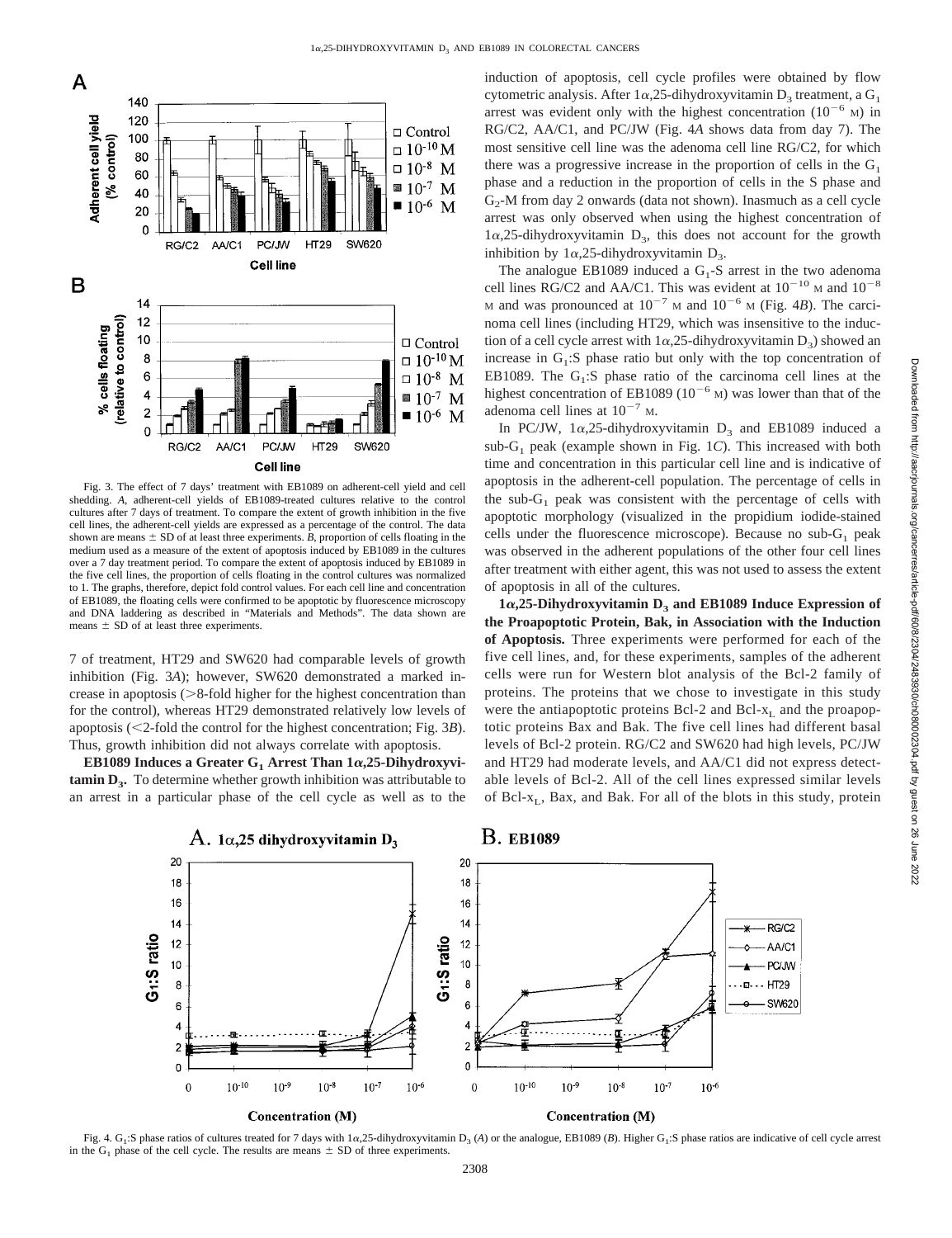loading was confirmed by reprobing for  $\alpha$ -tubulin. The effects of the top concentration of  $1\alpha$ , 25-dihydroxyvitamin  $D_3$  and EB1089 are summarized in Tables 1 and 2, respectively. The most consistent finding was that each of the five cell lines showed increased levels of Bak in response to either  $1\alpha$ , 25-dihydroxyvitamin D<sub>3</sub> or EB1089. In response to  $1\alpha$ , 25-dihydroxyvitamin  $D_3$ , the increase in Bak protein was dose dependent in some cell lines (AA/C1 and HT29), and, in others, all of the concentrations up-regulated Bak protein to an apparently equal extent (RG/C2 and SW620; Fig. 5*A*). For PC/JW, a pronounced increase in Bak was detected with the top concentration only. The HT29 cell line showed an increase in Bak protein at days 4 and 7 only (*i.e.,* relatively late), paralleling the late induction of apoptosis by  $1\alpha$ , 25-dihydroxyvitamin  $D_3$  in this cell line. In response to EB1089, Bak levels were increased with all of the concentrations of EB1089 at all of the time points in the adenoma and carcinoma cell lines (see Fig. 5*A* for examples). For PC/JW, the increase in Bak was detected at the day-2 time point, *i.e.,* the increase occurred earlier and at lower concentrations in response to EB1089 compared with  $1\alpha$ , 25-dihydroxyvitamin  $D_3$  (Fig. 5A).

Changes in the levels of Bcl-2, Bcl- $x_L$ , and Bax were observed, but these changes were not consistent between cell lines (Tables 1 and 2). For example, Bcl-2 levels were reduced in response to EB1089 in the RG/C2 and PC/JW cell lines but were increased in HT29 and SW620 (Fig. 5*B*). Bax expression was increased at some of the time points after EB1089 treatment in AA/C1, RG/C2, and HT29 (Fig. 5*B*). Changes in Bcl- $x_L$  expression were small and the shorter proapoptotic form of Bcl-x, Bcl-x<sub>S</sub>, was not detected in any of the cell lines in control or treated samples (data not shown).

 $1\alpha$ , 25-Dihydroxyvitamin  $D_3$  and EB1089 Induce ALP Activity **in Colorectal Tumor Cells.** ALP activity has previously been used as a measure of colonic cell differentiation in response to butyrate and to demonstrate that butyrate induces apoptosis by a differentiation-dependent pathway in colonic tumor cells (32, 33). In these studies, the spontaneous floating cells had higher ALP activity than the adherent cells (indicating that at least some of the spontaneous floating cells are derived from a differentiated population), and treatment with the differentiation agent, butyrate, induced ALP activity in adherent and floating cell populations. To determine whether  $1\alpha$ , 25-dihydroxyvitamin  $D_3$  or EB1089 also induced apoptosis via a differentiation pathway, ALP activity was measured at days 4 and 7 of treatment as a reliable differentiation marker for colonic epithelial cells. ALP activity was measured in floating and adherent cells separately, so that we could detect not only whether differentiation was induced in the adherent-cell culture but also whether the floating apoptotic cells, induced by treatment with  $1\alpha$ ,25-dihydroxyvitamin D<sub>3</sub> or EB1089, had higher ALP activity than the corresponding adherent-cell populations. A higher ALP activity level would be consistent with the floating apoptotic cells representing terminally differentiated cells that would arise from the induction of differentiation in the adherent cells. In the control cultures for each of the five cell lines, the ALP activity was approximately 4-fold higher in the floating cells than in the adherent cells, as has been shown in previous studies (32, 33). In all of the five cell lines,  $1\alpha$ , 25-dihydroxyvitamin D<sub>3</sub>-treated cultures had higher ALP activity in both the adherent and floating cells, and the ALP activity increased with increasing  $1\alpha,25$ -dihydroxyvitamin  $D_3$  concentration (Fig. 6). It was noticeable that the cell line in which  $1\alpha$ , 25-dihydroxyvitamin  $D_3$  induced the least ALP activity in the adherent-cell population was the HT29 carcinoma cell line, although, as in the other cell lines, in the collected floating cells of the treated cultures, there were greater ALP activities than in those of the controls. Indeed, this finding is consistent with observations



Fig. 5. The effects of  $1\alpha$ , 25-dihydroxyvitamin  $D_3$  and EB1089 on expression levels of Bcl-2 family members. Each of the blots shown were demonstrated to have equal protein loading by reprobing with the monoclonal antibody for  $\alpha$ -tubulin (Sigma). A, up-regulation of Bak protein by  $1\alpha$ ,25-dihydroxyvitamin  $D_3$  and EB1089. Bak was increased in all of the five cell lines in response to  $1\alpha$ , 25-dihydroxyvitamin  $D_3$  and EB1089. Bak blots for three cell lines (*HT29*, *SW620*, and *PC/JW*) with different extents of Bak up-regulation in response to  $1\alpha$ ,25-dihydroxyvitamin D<sub>2</sub> are shown. Of the five cell lines, PC/JW showed the least up-regulation in response to  $1\alpha$ , 25-dihydroxyvitamin D<sub>3</sub>. For the PC/JW cell line, the up-regulation in response to  $1\alpha$ , 25-dihydroxyvitamin D<sub>3</sub> occurred only in cells treated for 7 days with the top concentration. By contrast, EB1089 induced Bak up-regulation at all of the concentrations and at each of the three time points. In HT29, however, Bak was similarly up-regulated in response to  $1\alpha$ , 25-dihydroxyvitamin  $D_3$  and EB1089 *B*, changes in Bcl-2 and Bax levels with EB1089 treatment. Bcl-2 was significantly reduced by all of the doses of EB1089 in PC/JW, whereas HT29 showed a consistent increase in Bcl-2 levels. The increase in Bcl-2 levels in HT29 cells with EB1089 treatment was accompanied by a consistent increase in the levels of Bax.

Concentration (M)

by Tanaka *et al.* (8) that very little ALP activity was induced by  $1\alpha$ ,25-dihydroxyvitamin D<sub>3</sub> alone in HT29 cells. Similar patterns of ALP induction were obtained using EB1089 (data not shown), which indicated that, like  $1\alpha$ , 25-dihydroxyvitamin D<sub>3</sub>, the analogue induces differentiation followed by apoptosis.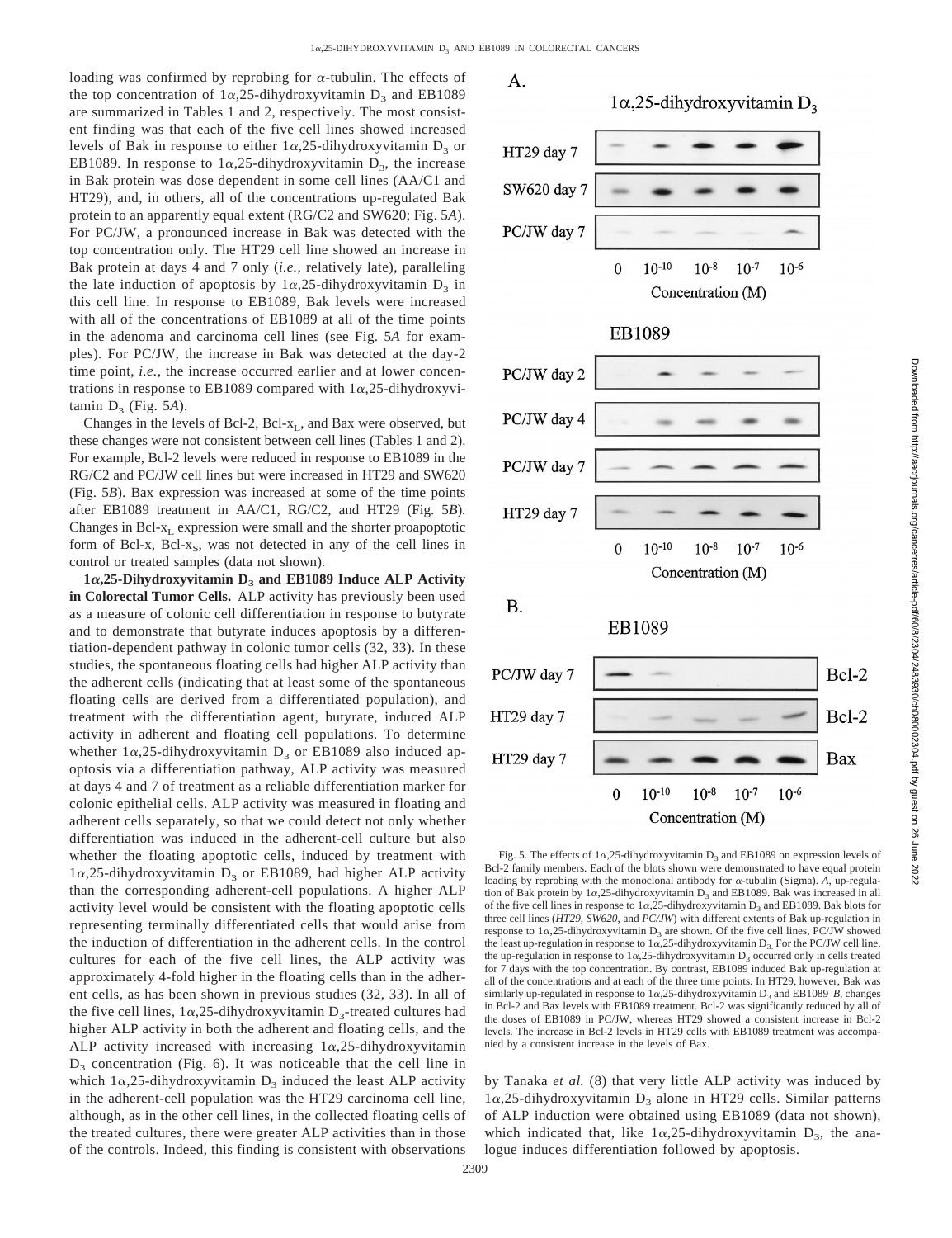#### Table 1 *Summary of the effects of 1*a*,25-dihydroxyvitamin D*3 *on the expression of Bcl-2 family members*

The results for the highest concentration  $(10^{-6}$  M) are given for days 2, 4, and 7. Results were consistent among the three independent experiments for which Western blotting was performed. <sup>a</sup>-tubulin antibody (Sigma) was used to reprobe each blot as a loading control.

|              | RG/C2                                                                                                                                                                                                                          |                                 |                          | AA/C1                                                                     |        |          | PC/JW                             |                          |                          | HT29                              |                          |                          | SW620                             |                          |                          |
|--------------|--------------------------------------------------------------------------------------------------------------------------------------------------------------------------------------------------------------------------------|---------------------------------|--------------------------|---------------------------------------------------------------------------|--------|----------|-----------------------------------|--------------------------|--------------------------|-----------------------------------|--------------------------|--------------------------|-----------------------------------|--------------------------|--------------------------|
|              | $\sim$                                                                                                                                                                                                                         |                                 |                          |                                                                           |        |          |                                   | 4                        |                          |                                   | 4                        |                          |                                   | 4                        |                          |
| Bcl-2        | $-$ <sup>a</sup>                                                                                                                                                                                                               | $\hspace{0.1mm}-\hspace{0.1mm}$ | $\qquad \qquad -$        | $\times$                                                                  | X      | $\times$ | $\overline{\phantom{m}}$          |                          |                          | $\hspace{1.0cm} - \hspace{1.0cm}$ |                          |                          |                                   |                          |                          |
| $Bcl-x_I$    | $\overline{\phantom{a}}$                                                                                                                                                                                                       | $\overline{\phantom{a}}$        | $\overline{\phantom{a}}$ | $\hspace{1.0cm} \rule{1.5cm}{0.15cm} \hspace{1.0cm} \rule{1.5cm}{0.15cm}$ |        |          | $\hspace{1.0cm} - \hspace{1.0cm}$ | $\overline{\phantom{a}}$ | $\overline{\phantom{a}}$ | $\overline{\phantom{a}}$          | $\overline{\phantom{a}}$ | $\overline{\phantom{a}}$ | $\hspace{1.0cm} - \hspace{1.0cm}$ | $\overline{\phantom{a}}$ | $\overline{\phantom{a}}$ |
| Bax          | $\overline{\phantom{m}}$                                                                                                                                                                                                       | $\sim$                          | $\sim$                   | $\overline{\phantom{a}}$                                                  | $\sim$ |          | $\overline{\phantom{a}}$          | $\sim$                   | $\sim$                   | $\overline{\phantom{a}}$          | $\sim$                   | $\overline{\phantom{a}}$ | $\sim$                            | $\sim$                   | $\overline{\phantom{a}}$ |
| Bak          |                                                                                                                                                                                                                                |                                 |                          |                                                                           |        |          |                                   |                          |                          | $\hspace{0.05cm}$                 |                          |                          |                                   |                          |                          |
| $\mathbf{a}$ | realist the contract of the contract of the contract of the contract of the contract of the contract of the contract of the contract of the contract of the contract of the contract of the contract of the contract of the co |                                 |                          |                                                                           |        |          |                                   |                          |                          |                                   |                          |                          |                                   |                          |                          |

 $-$ , no change in protein levels;  $\times$ , no detectable protein expression;  $\uparrow$ , increased protein levels.  $\downarrow$ , decreased protein levels.

## **DISCUSSION**

In colonic epithelial cells, the induction of differentiation and apoptosis may be tightly linked processes that can be independent of p53 function, which offers promise for differentiation agents in colorectal cancer therapy. We have shown previously that the differentiation agent, butyrate, induces apoptosis in colorectal tumor cells, and that this is manifested as an increase in the proportion of cells in the cultures that are present in the form of floating cells. These floating cells have the morphological characteristics of apoptotic cells and produce a DNA ladder on gel electrophoresis, indicative of internucleosomal fragmentation of the DNA (36). There is evidence that butyrate induces apoptosis via a differentiation pathway in that ALP activity, a marker of enterocytic differentiation, is elevated in both adherent and floating cells of butyrate-treated cultures, and levels are higher in the floating apoptotic cells than in the corresponding adherent cells (32, 33). Butyrate-induced apoptosis occurs independently of wild-type p53 (36) and is characterized by decreased levels of Bcl-2 or increased levels of the proapoptotic member of the Bcl-2 family, Bak (39).

One of the questions that we wished to address was whether other agents known to induce differentiation in colonic epithelial cells would also induce apoptosis in colonic tumor cells and whether this was via a pathway of differentiation. We were interested in  $1\alpha,25$ dihydroxyvitamin  $D_3$  because this steroid hormone had previously been shown to be growth inhibitory to colonic tumor cells (9). A number of studies of the effects of  $1\alpha$ , 25-dihydroxyvitamin  $D_3$  on the colonic carcinoma cell line HT29 have demonstrated the induction of differentiation by the steroid (40, 41) or potentiation of butyrateinduced differentiation (8). In the hyperproliferative skin disease, psoriasis, keratinocytes are induced to differentiate by  $1\alpha$ , 25-dihydroxyvitamin  $D_3$  and analogues (42), and vitamin D compounds form an effective treatment. In mammary tumor cell lines,  $1\alpha$ , 25-dihydroxyvitamin  $D_3$  induces apoptosis (10), whereas in the myeloid leukemia cell line, HL60, it has been reported to confer resistance to apoptosis induced by calcium ionophore and the chemotherapeutic drugs, arabinocytosine and etoposide (43). These observations led us to question whether the growth inhibition obtained in colonic carcinoma cells was attributable to apoptosis and/or a cell cycle arrest. We also questioned whether there was a link between differentiation and apoptosis and whether premalignant adenoma cells would undergo apoptosis in response to  $1\alpha$ , 25-dihydroxyvitamin D<sub>3</sub>.

In all of the five cell lines (two adenoma and three carcinoma),  $1\alpha$ ,25-dihydroxyvitamin D<sub>3</sub> induced growth inhibition, the differentiation marker ALP, and apoptosis. The apoptotic cells were shed into the medium. These cells were morphologically apoptotic and demonstrated internucleosomal DNA cleavage. In the PC/JW cell line, we have frequently noticed that, in response to different agents, detachment during apoptosis is delayed compared with the other four cell lines<sup>3</sup> and, in this cell line,  $1\alpha$ , 25-dihydroxyvitamin  $D_3$  induced apoptosis that was detectable in the adherent cells as well as by an increase in the proportion of apoptotic cells floating in the medium. ALP activity has previously been used to demonstrate that the induction of apoptosis in colonic tumor cells by the differentiation agent, butyrate, is via differentiation (32, 33). We used this same marker of colonic differentiation to investigate whether  $1\alpha$ ,25-dihydroxyvitamin D<sub>3</sub> also induced apoptosis via differentiation. ALP activity was increased by  $1\alpha$ , 25-dihydroxyvitamin D<sub>3</sub> treatment in both the adherent- and floating-cell populations. The floating apoptotic cells had higher levels of ALP activity than the adherent cells, which indicated that apoptosis occurred by a process of differentiation and apoptosis akin to terminal differentiation. The adenoma cell lines were more sensitive to  $1\alpha$ , 25-dihydroxyvitamin D<sub>3</sub>-induced apoptosis at the earlier time points, but the carcinoma cell lines underwent greater apoptosis in response to  $1\alpha$ , 25-dihydroxyvitamin  $D_3$  after prolonged treatment (5–7 days' daily treatment with  $1\alpha$ , 25-dihydroxyvitamin D<sub>3</sub>). In fact, apoptosis continued in the carcinoma cell lines after 2 weeks of continuous daily treatment (data not shown). The fact that colorectal carcinoma cells retain their response to  $1\alpha$ , 25-dihydroxyvitamin D<sub>3</sub> shows promise for therapeutic strategies using noncalcemic analogues of the hormone. Furthermore, the sensitivity of the adenoma cell lines to  $1\alpha,25$ -dihydroxyvitamin  $D_3$ -induced apoptosis may be important in the prevention of colon cancer. All five of the cell lines underwent apoptosis in response to  $1\alpha$ , 25-dihydroxyvitamin D<sub>3</sub>, irrespective of p53 status (see "Materials") and Methods"), demonstrating p53-independent apoptosis.

Having shown that the active metabolite of vitamin  $D_3$  induced apoptosis, we asked the important question as to whether the analogue EB1089 inhibited growth by the same mechanisms as the naturally occurring steroid. This analogue is undergoing clinical trials for the treatment of a variety of cancers because of its reduced hypercalcemic effects. EB1089 was investigated under the same experimental conditions and using the same five cell lines to determine whether it also induced apoptosis. The experiments were designed to compare the response of the cells to EB1089 and  $1\alpha$ , 25-dihydroxyvitamin D<sub>3</sub> and to investigate whether EB1089 was growth inhibitory and/or induced apoptosis in premalignant adenoma cells as well as in carcinoma cells. Studies with EB1089 showed that this analogue is more effective than  $1\alpha$ ,25-dihydroxyvitamin D<sub>3</sub> in inducing a G<sub>1</sub> arrest in colonic tumor cell lines. The  $G_1$  arrest was evident at lower concentrations of EB1089 compared with  $1\alpha$ ,25-dihydroxyvitamin  $D_3$  and also earlier during the treatment period. The adenoma cell lines were markedly more sensitive to EB1089-induced cell cycle arrest than the carcinomas. Furthermore, in the adenoma cell lines, RG/C2 and AA/C1, and in the carcinoma cell line, PC/JW, EB1089 treatment produced a greater reduction in attached cell yield at day 7 than  $1\alpha$ , 25-dihydroxyvitamin  $D_3$ . The most striking difference in the effect of the two agents was seen in the PC/AA/C1 adenoma cell line, in which  $10^{-10}$  M 1 $\alpha$ , 25-dihydroxyvitamin D<sub>3</sub> induced only 9% reduction in cell yield, whereas an equimolar concentration of EB1089 produced a 40% reduction. In the AA/C1 and PC/JW cell lines, EB1089 was also more effective in its induction of apoptosis than  $1\alpha$ ,25-dihydroxyvitamin  $D_3$ . Although the carcinoma cell line HT29 was relatively <sup>3</sup> Unpublished observations. The set of apoptosis induced by EB1089 compared with  $1\alpha$ , 25- 3 Unpublished observations.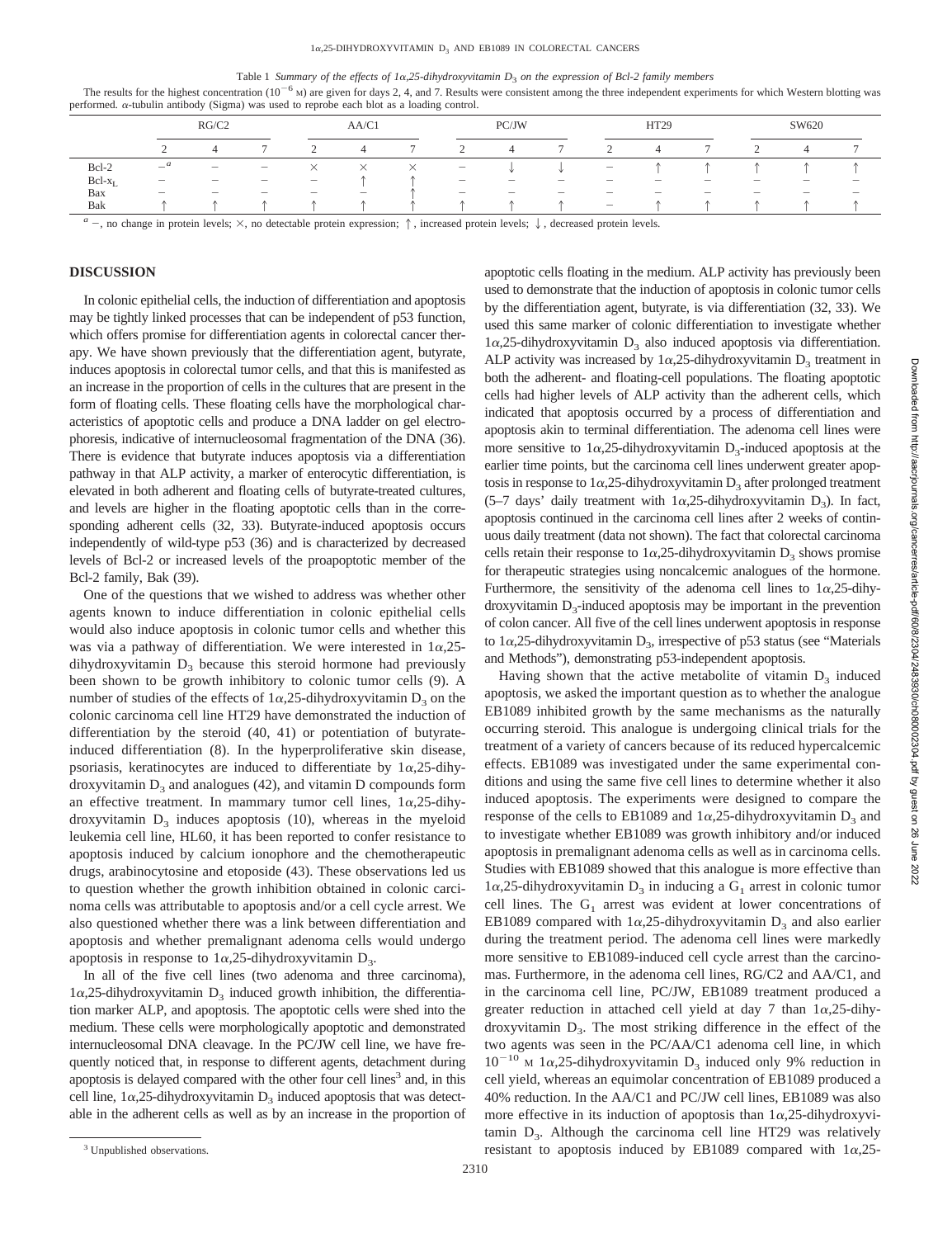#### Table 2 *Summary of the effects of EB1089 on the expression of Bcl-2 family members*

The results for the highest concentration  $(10^{-6}$  M) are given for days 2, 4, and 7. Results were consistent among the three independent experiments for which Western blotting was performed.

|                             | RG/C2                                                                     |                          |        | AA/C1                              |   |                          | PC/JW                    |                          |                          | HT29                     |                                   |   | SW620                           |                          |                          |
|-----------------------------|---------------------------------------------------------------------------|--------------------------|--------|------------------------------------|---|--------------------------|--------------------------|--------------------------|--------------------------|--------------------------|-----------------------------------|---|---------------------------------|--------------------------|--------------------------|
|                             | ◠<br>∸                                                                    |                          |        |                                    | д | $\overline{ }$           |                          | 4                        |                          |                          | 4                                 |   |                                 |                          |                          |
| Bcl-2                       | a                                                                         |                          |        | ∧                                  | ∧ | $\times$                 |                          |                          |                          | $\overline{\phantom{a}}$ | $\overline{\phantom{a}}$          |   |                                 |                          | $\overline{\phantom{a}}$ |
| $Bcl-x_L$                   |                                                                           | $\overline{\phantom{a}}$ | $\sim$ | $\sim$                             | - | $\overline{\phantom{a}}$ | $\overline{\phantom{a}}$ | $\overline{\phantom{a}}$ | -                        | $\sim$                   | $\overline{\phantom{a}}$          | - | $\overline{\phantom{a}}$        | $\sim$                   | $\overline{\phantom{a}}$ |
| Bax                         | $\hspace{1.0cm} \rule{1.5cm}{0.15cm} \hspace{1.0cm} \rule{1.5cm}{0.15cm}$ | $\overline{\phantom{a}}$ |        |                                    |   | $\overline{\phantom{a}}$ | $\overline{\phantom{a}}$ | $\overline{\phantom{a}}$ | $\overline{\phantom{a}}$ | $\overline{\phantom{a}}$ | $\hspace{1.0cm} - \hspace{1.0cm}$ |   | $\hspace{0.1mm}-\hspace{0.1mm}$ | $\overline{\phantom{0}}$ | $\overline{\phantom{a}}$ |
| Bak                         |                                                                           |                          |        |                                    |   |                          |                          |                          |                          |                          |                                   |   |                                 |                          |                          |
| $\alpha$ $\alpha$<br>$\sim$ |                                                                           | .                        |        | $\sim$ $\sim$ $\sim$ $\sim$ $\sim$ |   | $\sim$                   |                          |                          |                          |                          | $\sim$                            |   |                                 |                          |                          |

 $\downarrow$ , decreased protein levels;  $\uparrow$ , increased protein levels;  $-$ , no change in protein levels;  $\times$ , no detectable protein expression.

dihydroxyvitamin  $D_3$ , EB1089 reduced the adherent-cell yield of HT29 to a similar extent at concentrations of  $10^{-10}$  to  $10^{-7}$  M over the 7 days of treatment. The observation that EB1089 can induce apoptosis in adenoma as well as carcinoma cells supports the idea of using EB1089 for colon cancer chemoprevention, particularly given that, compared with  $1\alpha$ , 25-dihydroxyvitamin  $D_3$ , higher doses of EB1089 can be tolerated *in vivo*.

To begin to determine how apoptosis is induced by  $1\alpha$ , 25-dihydroxyvitamin  $D_3$  and EB1089 in colorectal adenoma and carcinoma cells, we selected four members of the Bcl-2 family of apoptosisregulatory proteins for study. The proapoptotic protein Bak was consistently up-regulated in association with apoptosis in all of the five colonic tumor cell lines. Bak increases in response to EB1089 were often more pronounced and earlier than in response to  $1\alpha,25$ dihydroxyvitamin D<sub>3</sub>. That  $1\alpha$ , 25-dihydroxyvitamin D<sub>3</sub> induces differentiation and Bak-mediated apoptosis is consistent with the gradient of expression of Bak in the crypt, with maximal expression in the mature, differentiated cells at the top of the crypt (44). In addition, we have data from SW620 cells treated with  $1\alpha$ , 25-dihydroxyvitamin D<sub>3</sub> and EB1089 for 7 days showing that the VDR protein levels were increased, consistent with the binding of the ligand to the nuclear receptor (data not shown). However, additional studies are required to determine whether the induction of apoptosis by  $1\alpha$ ,25-dihydroxyvitamin  $D_3$  is via the VDR nuclear receptor and whether the VDR directly or indirectly induces Bak transcription.

EB1089 has been shown to down-regulate Bcl-2 in the breast cancer cell line MCF7 (45). In the colonic tumor cell lines RG/C2 and PC/JW, Bcl-2 was markedly down-regulated by EB1089; however, the adenoma cell line AA/C1, which does not express Bcl-2, still underwent apoptosis in response to both  $1\alpha$ , 25-dihydroxyvitamin D<sub>3</sub> and EB1089. Bcl-2 down-regulation is, therefore, only partly responsible for the induction of apoptosis by EB1089. Moreover, HT29 and SW620 did not show Bcl-2 down-regulation in response to EB1089. On the contrary, there was a small increase in Bcl-2 levels, which occurred late in the time course for HT29 and early for SW620. Interestingly, this inversely correlated with the time points at which most apoptosis occurred. Bcl-2 up-regulation may, in part, confer some resistance to EB1089-induced apoptosis and counter the effects of Bak up-regulation. It may represent a stress response by the cells, as has been described previously (46).

In conclusion, both  $1\alpha$ , 25-dihydroxyvitamin  $D_3$  and EB1089 induce apoptosis in colorectal tumor cells. Apoptosis seems to occur subsequent to the induction of enterocytic (absorptive cell) differentiation. Up-regulation of Bak in response to  $1\alpha$ , 25-dihydroxyvitamin D<sub>3</sub> and EB1089 in five different colorectal tumor cell lines occurs in association with apoptosis, which suggests that this protein mediates at least part of the apoptotic response to these agents and that apoptosis is induced by similar mechanisms for both  $1\alpha$ ,25-dihydroxyvitamin  $D_3$  and its analogue, EB1089. Interest has focused on EB1089 because of its reduced hypercalcemic effects, which mean that, compared with  $1\alpha$ ,25-dihydroxyvitamin  $D_3$ , higher doses of EB1089 can be achieved *in vivo*. In addition to inducing apoptosis, the analogue EB1089 induces a more pronounced growth arrest in the  $G_1$  phase of the cell cycle than  $1\alpha$ , 25-dihydroxyvitamin  $D_3$ , particularly in the premalignant adenoma cells. These studies suggest that EB1089 may be an effective chemopreventive agent for individuals at high risk of



Fig. 6. ALP activity (units per  $\mu$ g of protein  $\times 10^{-5}$ ) in the adherent and floating cells of cultures after 7 days' treatment with  $1\alpha$ , 25-dihydroxyvitamin D<sub>3</sub>. ALP activity was used as a marker of absorptive cell differentiation. Results are means  $\pm$  SD of at least three experiments. For all of the five cell lines, higher ALP activity was detected in the floating cells than in the adherent cells (in control and treated cultures), and there was a dose-dependent increase in ALP activity in floating and adherent populations. Results obtained from cultures treated with EB1089 were similar.